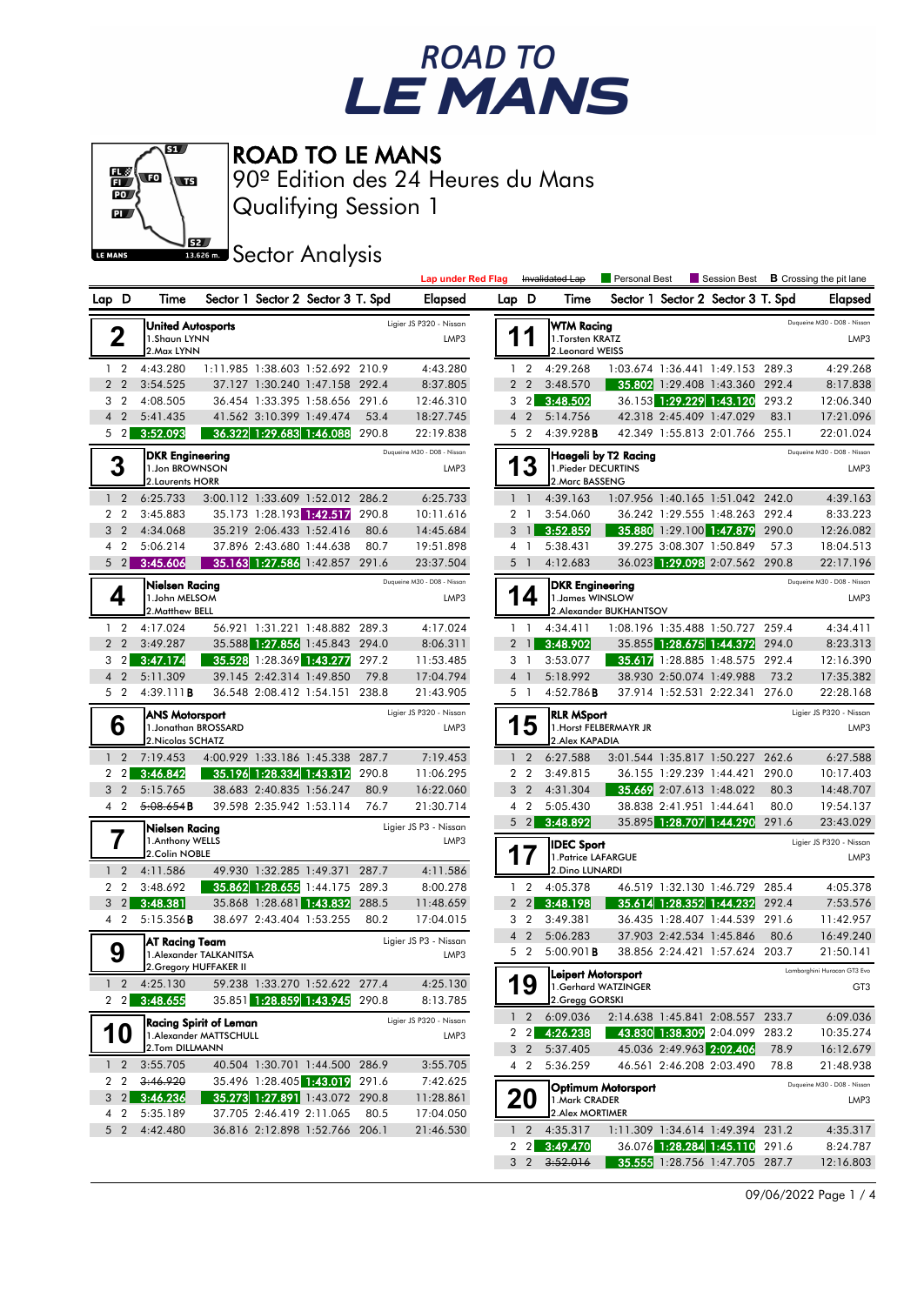



Qualifying Session 1 90º Edition des 24 Heures du Mans

**J**BZZ Sector Analysis

|                |                               |                                        |                              |                          |                                                                  |       | <b>Lap under Red Flag</b>       |                |                | Invalidated Lap                             | Personal Best                 |                          |                                   |       | Session Best $\,$ <b>B</b> Crossing the pit lane |
|----------------|-------------------------------|----------------------------------------|------------------------------|--------------------------|------------------------------------------------------------------|-------|---------------------------------|----------------|----------------|---------------------------------------------|-------------------------------|--------------------------|-----------------------------------|-------|--------------------------------------------------|
| Lap D          |                               | Time                                   |                              |                          | Sector 1 Sector 2 Sector 3 T. Spd                                |       | Elapsed                         | Lap D          |                | Time                                        |                               |                          | Sector 1 Sector 2 Sector 3 T. Spd |       | Elapsed                                          |
|                | 4 2                           | 5:47.054                               |                              | 38.860 2:56.706 2:11.488 |                                                                  | 69.9  | 18:03.857                       |                | 2 2            | 3:50.781                                    |                               |                          | 35.884 1:29.090 1:45.807 292.4    |       | 8:45.800                                         |
|                | 5 <sub>2</sub>                | 3:57.212                               |                              |                          | 35.912 1:28.624 1:52.676 290.8                                   |       | 22:01.069                       | 3              | $\overline{2}$ | 3:57.796                                    |                               |                          | 36.360 1:32.101 1:49.335 263.2    |       | 12:43.596                                        |
|                |                               |                                        |                              |                          |                                                                  |       | Ligier JS P320 - Nissan         |                | 4 <sup>2</sup> | 5:38.314                                    |                               | 38.169 3:12.548 1:47.597 |                                   | 52.8  | 18:21.910                                        |
|                | 21                            | United Autosports <br>1. James MCGUIRE |                              |                          |                                                                  |       | LMP3                            |                | $5 \quad 2$    | 3:49.232                                    |                               |                          | 35.449 1:29.049 1:44.734 291.6    |       | 22:11.142                                        |
|                |                               | 2.Guy SMITH                            |                              |                          |                                                                  |       |                                 |                |                |                                             | <b>MV2S Forestier Racing</b>  |                          |                                   |       | Ligier JS P320 - Nissan                          |
|                | 1 <sub>2</sub>                | 5:05.653                               |                              |                          | 1:35.674 1:34.359 1:55.620 271.8                                 |       | 5:05.653                        |                | 29             | 1. Louis ROUSSET                            |                               |                          |                                   |       | LMP3                                             |
|                | 2 <sub>2</sub>                | 3:52.086                               |                              |                          | 35.741 1:28.810 1:47.535 291.6                                   |       | 8:57.739                        |                |                |                                             | 2. Jérome DE SADELEER         |                          |                                   |       |                                                  |
|                | 3 <sub>2</sub>                | 3:49.842                               |                              |                          | 35.554 1:29.713 1:44.575 292.4                                   |       | 12:47.581                       |                | $1\quad$       | 4:07.431                                    |                               |                          | 44.559 1:33.548 1:49.324 281.0    |       | 4:07.431                                         |
|                | 4 <sub>2</sub>                | 5:43.747                               |                              | 39.119 3:10.443 1:54.185 |                                                                  | 57.0  | 18:31.328                       |                | 2 <sub>1</sub> | 3:52.397                                    |                               |                          | 36.440 1:29.740 1:46.217 292.4    |       | 7:59.828                                         |
|                | $5\quad2$                     | 3:48.972                               |                              |                          | 35.520 1:28.567 1:44.885 291.6                                   |       | 22:20.300                       |                | 31             | 3:52.051                                    |                               |                          | 35.889 1:29.124 1:47.038 292.4    |       | 11:51.879                                        |
|                |                               | <b>United Autosports</b>               |                              |                          |                                                                  |       | Ligier JS P320 - Nissan         |                | $4-1$          | 5:08.083                                    |                               | 39.403 2:41.317 1:47.363 |                                   | 80.8  | 16:59.962                                        |
|                | 22                            | 1.Andres LATORRE                       |                              |                          |                                                                  |       | LMP3                            |                | 5 1            | 4:54.078B                                   |                               |                          | 37.722 2:13.666 2:02.690 238.3    |       | 21:54.040                                        |
|                |                               | 2.Garnet PATTERSON                     |                              |                          |                                                                  |       |                                 |                |                |                                             | <b>Frikadelli Racing Team</b> |                          |                                   |       | Ligier JS P320 - Nissan                          |
|                | 1 <sub>2</sub>                | 4:17.744                               |                              |                          | 55.086 1:32.115 1:50.543 286.9                                   |       | 4:17.744                        |                | <b>30</b>      | 1.Klaus ABBELEN                             |                               |                          |                                   |       | LMP3                                             |
|                | 2 <sub>2</sub>                | 3:48.119                               |                              |                          | 35.845 1:27.835 1:44.439 292.4                                   |       | 8:05.863                        |                |                | 2.Felipe LASER                              |                               |                          |                                   |       |                                                  |
|                | $3 \quad 2$                   | 3:47.116                               |                              |                          | 35.482 1:28.418 1:43.216 290.0                                   |       | 11:52.979                       | $\mathbf{1}$   | $\overline{2}$ | 4:50.909                                    |                               |                          | 1:26.144 1:33.697 1:51.068 285.4  |       | 4:50.909                                         |
|                | 4 <sup>2</sup>                | 5:16.255                               |                              | 39.505 2:43.083 1:53.667 |                                                                  | 80.5  | 17:09.234                       |                | 2 <sub>2</sub> | 3:49.530                                    |                               |                          | 35.704 1:28.943 1:44.883          | 289.3 | 8:40.439                                         |
|                | 5 <sub>2</sub>                | 4:50.749B                              |                              |                          | 37.382 2:11.421 2:01.946 244.2                                   |       | 21:59.983                       |                | 3 <sub>2</sub> | 3:53.837                                    |                               |                          | 35.491 1:32.794 1:45.552 292.4    |       | 12:34.276                                        |
|                |                               | <b>United Autosports</b>               |                              |                          |                                                                  |       | Ligier JS P320 - Nissan         | 4              | $\overline{2}$ | 5:39.417                                    |                               | 37.469 3:08.797 1:53.151 | 35.832 1:28.477 1:45.017 290.8    | 55.8  | 18:13.693                                        |
|                | 23                            | 1.John SCHAUERMAN<br>2. Wayne BOYD     |                              |                          |                                                                  |       | LMP3                            |                |                | $5\quad 2$ 3:49.326                         |                               |                          |                                   |       | 22:03.019                                        |
|                | $1\quad 2$                    | 4:04.041                               |                              |                          | 45.032 1:32.244 1:46.765 289.3                                   |       | 4:04.041                        | 3              |                | <b>AF Corse</b>                             |                               |                          |                                   |       | Ligier JS P320 - Nissan                          |
|                | 2 <sub>2</sub>                | 3:46.924                               |                              |                          | 35.442 1:28.244 1:43.238                                         | 285.4 | 7:50.965                        |                |                | 1.Mark KVAMME<br>2.Trenton ESTEP            |                               |                          |                                   |       | LMP3                                             |
|                | 3 <sub>2</sub>                | 3:48.285                               |                              |                          | 35.199 1:28.572 1:44.514 294.8                                   |       | 11:39.250                       |                | $1\quad 2$     | 4:51.610                                    |                               |                          | 1:26.571 1:33.978 1:51.061 267.8  |       | 4:51.610                                         |
| $\overline{4}$ | $\overline{2}$                | 5:08.090                               |                              | 37.311 2:43.211 1:47.568 |                                                                  | 80.9  | 16:47.340                       |                | 2 <sub>2</sub> | 3:53.551                                    |                               |                          | 36.214 1:30.054 1:47.283 289.3    |       | 8:45.161                                         |
|                | 5 <sub>2</sub>                | 4:48.079                               |                              |                          | 40.024 2:22.864 1:45.191 205.7                                   |       | 21:35.419                       |                | $3\quad2$      | 3:51.684                                    |                               |                          | 35.863 1:30.076 1:45.745          | 286.9 | 12:36.845                                        |
|                |                               | H24 Racing                             |                              |                          |                                                                  |       | H <sub>24</sub>                 |                | 4 <sup>2</sup> | 5:51.159B                                   |                               | 38.538 3:17.728 1:54.893 |                                   | 51.8  | 18:28.004                                        |
|                | 24                            | 1.Stéphane RICHELMI                    |                              |                          |                                                                  |       | <b>INN</b>                      |                |                | United Autosports                           |                               |                          |                                   |       | Ligier JS P320 - Nissan                          |
|                |                               |                                        |                              |                          |                                                                  |       |                                 |                | 2۷             | 1. Daniel SCHNEIDER                         |                               |                          |                                   |       | LMP3                                             |
|                | $1\quad$                      | 6:42.429                               |                              |                          | 1:58.949 2:09.714 2:33.766 174.2                                 |       | 6:42.429                        |                |                | 2.Andrew MEYRICK                            |                               |                          |                                   |       |                                                  |
|                | 2 <sub>1</sub>                | 5:00.430                               |                              |                          | 54.783 2:01.276 2:04.371 162.9                                   |       | 11:42.859                       |                | $1\quad 2$     | 4:18.410                                    |                               |                          | 1:00.122 1:31.581 1:46.707 281.0  |       | 4:18.410                                         |
|                | 3 <sup>1</sup>                | 5:41.682                               |                              | 43.618 2:52.341 2:05.723 |                                                                  | 79.5  | 17:24.541                       |                | $2\quad2$      | 3:48.995                                    |                               |                          | 35.769 1:28.758 1:44.468 290.0    |       | 8:07.405                                         |
|                | 4 1                           | 4:37.071                               |                              |                          | 41.270 1:58.882 1:56.919 225.8                                   |       | 22:01.612                       |                | 3 <sub>2</sub> | 3:52.806                                    |                               |                          | 36.072 1:29.719 1:47.015          | 292.4 | 12:00.211                                        |
|                |                               | <b>COOL Racing</b>                     |                              |                          |                                                                  |       | Ligier JS P320 - Nissan         | $\overline{4}$ | $\overline{2}$ | 5:11.219                                    |                               | 43.980 2:42.081 1:45.158 |                                   | 80.3  | 17:11.430                                        |
|                | 25                            | 1. Michael BENHAM                      |                              |                          |                                                                  |       | LMP3                            |                | 5 <sub>2</sub> | 4:50.584B                                   |                               |                          | 42.392 2:08.134 2:00.058 251.6    |       | 22:02.014                                        |
|                |                               | 2.Duncan TAPPY                         |                              |                          |                                                                  |       |                                 |                |                | <b>Team Virage</b>                          |                               |                          |                                   |       | Ligier JS P320 - Nissan                          |
|                | 1 <sub>2</sub>                | 4:43.389<br>3:50.476                   |                              |                          | 1:21.045 1:33.487 1:48.857 267.8                                 |       | 4:43.389                        |                |                | 1.Rob HODES<br>2.lan RODRIGUEZ              |                               |                          |                                   |       | LMP3                                             |
|                | 2 <sub>2</sub><br>$3 \quad 2$ | 3:49.348                               |                              |                          | 36.150 1:28.895 1:45.431 291.6<br>36.210 1:28.445 1:44.693 287.7 |       | 8:33.865<br>12:23.213           | $\mathbf{1}$   | $\overline{2}$ | 4:38.513                                    |                               |                          | 1:13.297 1:35.573 1:49.643 226.8  |       | 4:38.513                                         |
|                | 4 <sup>2</sup>                | 5:33.919                               |                              | 37.718 3:09.214 1:46.987 |                                                                  | 60.1  | 17:57.132                       |                | $2 \quad 2$    | 3:47.788                                    |                               |                          | 35.703 1:28.311 1:43.774 291.6    |       | 8:26.301                                         |
|                | 5 <sub>2</sub>                | 3:52.061                               |                              |                          | 35.540 1:29.132 1:47.389 293.2                                   |       | 21:49.193                       |                |                | 3 2 3:54.094 35.355 1:28.312 1:50.427 290.8 |                               |                          |                                   |       | 12:20.395                                        |
|                |                               |                                        |                              |                          |                                                                  |       |                                 |                |                | 4 2 5:37.541                                |                               |                          | 38.677 3:11.444 1:47.420 63.5     |       | 17:57.936                                        |
|                |                               | 24-7 Motorsport<br>1.Andrew FERGUSON   |                              |                          |                                                                  |       | Ligier JS P320 - Nissan<br>LMP3 |                |                | 5 2 3:53.272                                |                               |                          | 35.573 1:28.978 1:48.721 292.4    |       | 21:51.208                                        |
|                |                               |                                        | 2. Louis HAMILTON-SMITH      |                          |                                                                  |       |                                 |                |                |                                             |                               |                          |                                   |       | Audi R8 LMS GT3 EVO II                           |
|                | $1\quad 2$                    | 4:40.151                               |                              |                          | 1:12.456 1:36.187 1:51.508 210.9                                 |       | 4:40.151                        |                | 34             | <b>Team WRT</b><br>1. Maxime ROBIN          |                               |                          |                                   |       | GT <sub>3</sub>                                  |
|                |                               | $2 \quad 2 \quad 3:53.361$             |                              |                          | 36.303 1:30.077 1:46.981 256.4                                   |       | 8:33.512                        |                |                | 2.Arnold ROBIN                              |                               |                          |                                   |       |                                                  |
|                | 3 <sub>2</sub>                | 3:53.725                               |                              |                          | 37.035 1:30.185 1:46.505 290.8                                   |       | 12:27.237                       |                | 1 <sup>1</sup> | 4:18.323                                    |                               |                          | 46.649 1:36.182 1:55.492 280.3    |       | 4:18.323                                         |
|                | 4 <sub>2</sub>                | 5:33.158                               |                              |                          | 39.419 3:06.346 1:47.393                                         | 56.6  | 18:00.395                       |                | 2 <sub>1</sub> | 3:58.439                                    |                               |                          | 37.813 1:31.665 1:48.961 285.4    |       | 8:16.762                                         |
|                | $5\quad2$                     | 3:55.771                               |                              |                          | <b>36.139 1:29.964 1:49.668 292.4</b>                            |       | 21:56.166                       |                | 3 1            | 3:57.135                                    |                               |                          | 37.006 1:31.481 1:48.648 292.4    |       | 12:13.897                                        |
|                |                               |                                        | <b>MV2S Forestier Racing</b> |                          |                                                                  |       | Ligier JS P320 - Nissan         |                |                | 4 1 5:13.143                                |                               | 39.471 2:44.221 1:49.451 |                                   | 80.6  | 17:27.040                                        |
|                | 28                            | 1. Nick ADCOCK                         |                              |                          |                                                                  |       | LMP3                            |                |                | 5 1 4:26.817                                |                               |                          | 39.349 1:54.124 1:53.344 278.8    |       | 21:53.857                                        |
|                |                               | 2.Emilien CARDE                        |                              |                          |                                                                  |       |                                 |                |                |                                             |                               |                          |                                   |       |                                                  |
|                | $1\quad 2$                    | 4:55.019                               |                              |                          | 1:27.424 1:34.909 1:52.686 251.0                                 |       | 4:55.019                        |                |                |                                             |                               |                          |                                   |       |                                                  |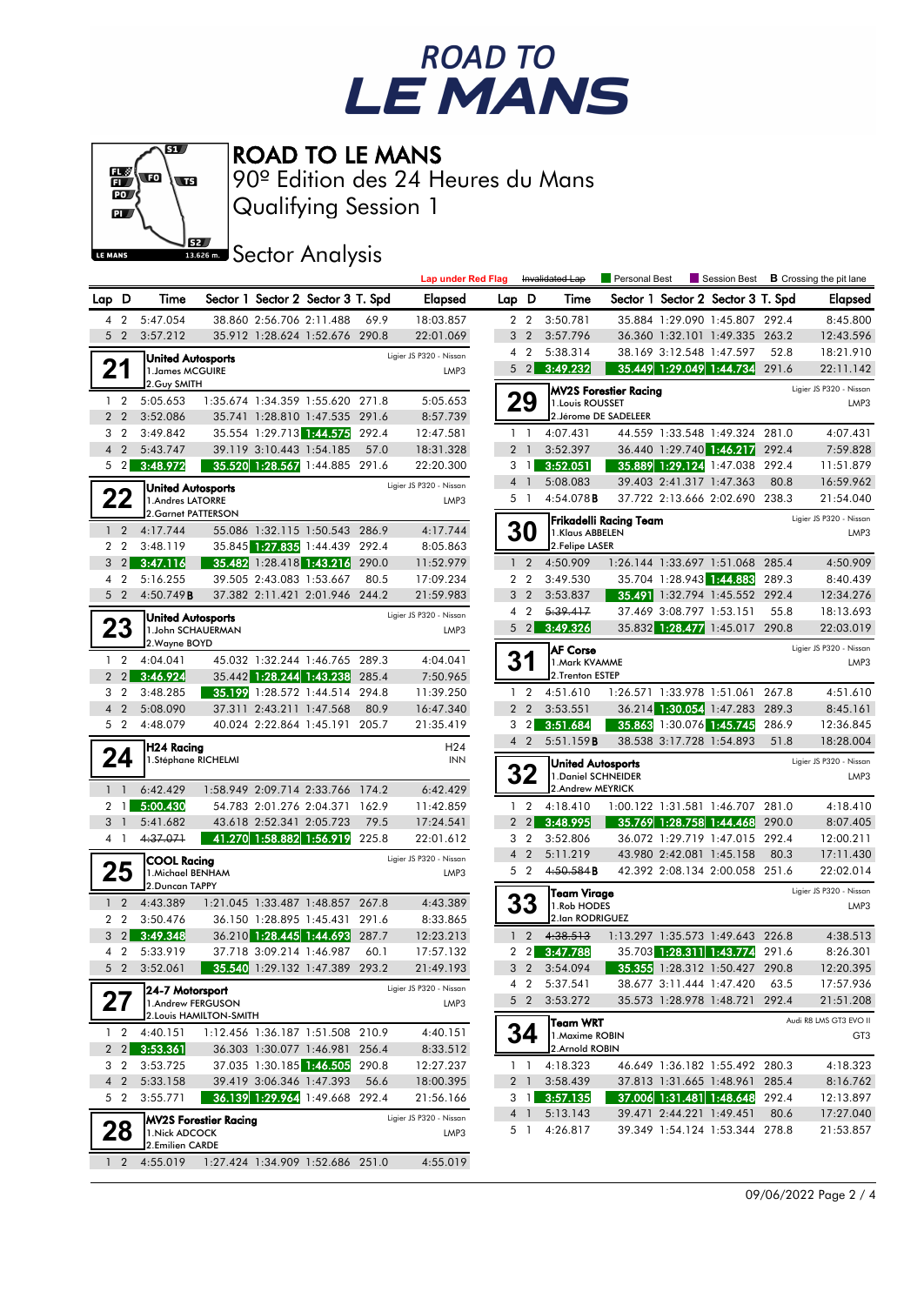



Qualifying Session 1 90º Edition des 24 Heures du Mans

**J**<br>Issuem Sector Analysis

|                                  |                |                                          |                               |                          |                                                                  |       | <b>Lap under Red Flag</b>            |                |                                  | Invalidated Lap                       | Personal Best             |                                                                  |       | Session Best <b>B</b> Crossing the pit lane |
|----------------------------------|----------------|------------------------------------------|-------------------------------|--------------------------|------------------------------------------------------------------|-------|--------------------------------------|----------------|----------------------------------|---------------------------------------|---------------------------|------------------------------------------------------------------|-------|---------------------------------------------|
| Lap D                            |                | Time                                     |                               |                          | Sector 1 Sector 2 Sector 3 T. Spd                                |       | Elapsed                              | Lap D          |                                  | Time                                  |                           | Sector 1 Sector 2 Sector 3 T. Spd                                |       | Elapsed                                     |
|                                  |                | <b>CD Sport</b>                          |                               |                          |                                                                  |       | Ligier JS P320 - Nissan              |                | $4\quad2$                        | 5:21.600                              |                           | 41.783 2:44.771 1:55.046                                         | 80.8  | 19:19.909                                   |
| 37                               |                | 1. Fabien MICHAL                         |                               |                          |                                                                  |       | LMP3                                 | 5              | $\overline{2}$                   | 3:57.803                              |                           | 37.173 1:31.347 1:49.283 289.3                                   |       | 23:17.712                                   |
|                                  |                | 2. Grégory GUILVERT                      |                               |                          |                                                                  |       |                                      |                |                                  | <b>RLR MSport</b>                     |                           |                                                                  |       | Ligier JS P320 - Nissan                     |
| $\mathbf{1}$                     | $\overline{2}$ | 4:14.403                                 |                               |                          | 50.681 1:32.805 1:50.917 276.0                                   |       | 4:14.403                             |                | 53                               | 1. Nicolas PINO                       |                           |                                                                  |       | LMP3                                        |
| 2 <sub>2</sub>                   |                | 3:52.642                                 |                               |                          | 36.019 1:29.471 1:47.152 292.4                                   |       | 8:07.045                             |                |                                  | 2. Martin RICH                        |                           |                                                                  |       |                                             |
| 3 <sub>2</sub>                   |                | 3:54.825                                 |                               |                          | 36.074 1:29.480 1:49.271                                         | 291.6 | 12:01.870                            |                | $1\quad$                         | 4:13.314                              |                           | 52.000 1:32.159 1:49.155 273.9                                   |       | 4:13.314                                    |
| 4 <sup>2</sup><br>5 <sub>2</sub> |                | 5:17.456                                 |                               | 43.828 2:44.688 1:48.940 |                                                                  | 80.4  | 17:19.326<br>22:10.935               |                | 2 <sub>1</sub>                   | 3:50.331                              |                           | 35.774 1:28.766 1:45.791                                         | 290.8 | 8:03.645                                    |
|                                  |                | 4:51.609B                                |                               |                          | 44.696 1:57.131 2:09.782 278.8                                   |       |                                      |                | 3 <sup>1</sup>                   | 4:08.477 <b>B</b>                     |                           | 36.767 1:31.072 2:00.638 292.4                                   |       | 12:12.122                                   |
| 40                               |                | <b>GRAFF Racing</b><br>1. Luis SANJUAN   |                               |                          |                                                                  |       | Ligier JS P320 - Nissan<br>LMP3      |                | 54                               | 1.Don YOUNT                           | Inter Europol Competition |                                                                  |       | Ligier JS P320 - Nissan<br>LMP3             |
|                                  |                | 2. Théo VAUCHER                          |                               |                          |                                                                  |       |                                      |                |                                  | 2. Noam ABRAMCZYK                     |                           |                                                                  |       |                                             |
| $1\quad 2$                       |                | 4:42.157                                 |                               |                          | 1:12.949 1:36.828 1:52.380 175.9                                 |       | 4:42.157                             |                | $1\quad 2$                       | 5:04.349                              |                           | 1:37.647 1:35.681 1:51.021 265.8                                 |       | 5:04.349                                    |
| 2 <sub>2</sub>                   |                | 3:52.990                                 |                               |                          | 36.592 1:29.836 1:46.562 291.6                                   |       | 8:35.147                             |                | $2\quad2$                        | 3:50.181                              |                           | 35.935 1:29.016 1:45.230                                         | 290.0 | 8:54.530                                    |
| 3                                | $\overline{2}$ | 3:52.769                                 |                               |                          | 36.120 1:29.965 1:46.684 292.4                                   |       | 12:27.916                            |                | 3 <sub>2</sub>                   | 4:04.726                              |                           | 35.547 1:29.240 1:59.939                                         | 286.9 | 12:59.256                                   |
| 4 <sup>2</sup>                   |                | 5:38.880                                 |                               | 39.579 3:08.510 1:50.791 |                                                                  | 50.9  | 18:06.796                            |                | 4 <sub>2</sub>                   | 5:51.803                              |                           | 40.321 3:00.828 2:10.654                                         | 48.0  | 18:51.059                                   |
| 5 <sub>2</sub>                   |                | 3:54.867                                 |                               |                          | 36.573 1:29.681 1:48.613 290.8                                   |       | 22:01.663                            |                | 5 <sub>2</sub>                   | $4:56.138$ <b>B</b>                   |                           | 37.628 2:15.701 2:02.809 173.1                                   |       | 23:47.197                                   |
|                                  |                |                                          | <b>Racing Spirit of Leman</b> |                          |                                                                  |       | Ligier JS P320 - Nissan              |                |                                  | <b>GMB Motorsport</b>                 |                           |                                                                  |       | Honda NSX GT3                               |
| 43                               |                | 1. Jacques WOLFF                         |                               |                          |                                                                  |       | LMP3                                 |                | 55                               | 1. Kasper H. JENSEN                   |                           |                                                                  |       | GT <sub>3</sub>                             |
|                                  |                | 2. Josh SKELTON                          |                               |                          |                                                                  |       |                                      |                |                                  | 2.Kristian POULSEN                    |                           |                                                                  |       |                                             |
| $\mathbf{1}$                     | $\overline{2}$ | 4:40.654                                 |                               |                          | 1:15.844 1:34.687 1:50.123 256.4                                 |       | 4:40.654<br>8:31.422                 |                | $1\quad$                         | 5:06.917<br>3:59.052                  |                           | 1:33.361 1:38.164 1:55.392 277.4                                 |       | 5:06.917                                    |
| 2 <sub>2</sub><br>3              | $\overline{2}$ | 3:50.768<br>3:47.117                     |                               |                          | 36.185 1:28.462 1:46.121 290.0<br>35.381 1:28.305 1:43.431       | 292.4 | 12:18.539                            | 3              | 2 <sub>1</sub><br>$\overline{1}$ | 3:58.434                              |                           | 37.614 1:32.206 1:49.232 286.9<br>37.078 1:32.218 1:49.138 287.7 |       | 9:05.969<br>13:04.403                       |
| 4 2                              |                | 5:27.784                                 |                               | 37.963 3:02.377 1:47.444 |                                                                  | 63.8  | 17:46.323                            |                | $4-1$                            | 5:58.443                              |                           | 45.944 3:06.353 2:06.146                                         | 47.6  | 19:02.846                                   |
| 5 <sub>2</sub>                   |                | 4:06.702                                 |                               |                          | 38.437 1:37.389 1:50.876 290.8                                   |       | 21:53.025                            |                | $5 \text{ } 1$                   | 3:57.959                              |                           | 37.198 1:32.026 1:48.735                                         | 286.9 | 23:00.805                                   |
|                                  |                |                                          |                               |                          |                                                                  |       | Honda NSX GT3                        |                |                                  |                                       |                           |                                                                  |       | Porsche 911 GT3 R                           |
| 44                               |                | <b>GMB Motorsport</b><br>1. Gustav BIRCH |                               |                          |                                                                  |       | GT <sub>3</sub>                      |                | 56                               | <b>Ebimotors</b><br>1. Paolo VENEROSI |                           |                                                                  |       | GT <sub>3</sub>                             |
|                                  |                | 2. Jens MØLLER                           |                               |                          |                                                                  |       |                                      |                |                                  | 2. Max BUSNELLI                       |                           |                                                                  |       |                                             |
| $1\quad$                         |                | 5:08.933                                 |                               |                          | 1:32.984 1:39.551 1:56.398 267.8                                 |       | 5:08.933                             |                | $1\quad 2$                       | 7:09.510                              |                           | 3:21.689 1:46.884 2:00.937 203.7                                 |       | 7:09.510                                    |
| 2 <sub>1</sub>                   |                | 4:02.754                                 |                               |                          | 38.109 1:33.280 1:51.365                                         | 285.4 | 9:11.687                             | $\overline{2}$ | 2 <sup>1</sup>                   | 4:00.589                              |                           | 37.343 1:32.643 1:50.603                                         | 282.5 | 11:10.099                                   |
| 31                               |                | 4:02.630                                 |                               |                          | 37.725 1:33.290 1:51.615 284.7                                   |       | 13:14.317                            |                | 3 <sub>2</sub>                   | 5:35.849                              |                           | 42.805 2:44.991 2:08.053                                         | 80.4  | 16:45.948                                   |
| 4 1                              |                | 5:28.620                                 |                               | 46.265 2:46.820 1:55.535 |                                                                  | 81.0  | 18:42.937                            |                | 4 <sub>2</sub>                   | 5:11.951                              |                           | 40.882 2:27.403 2:03.666 191.5                                   |       | 21:57.899                                   |
| $5 \quad 1$                      |                | 4:02.081                                 |                               |                          | 37.488 1:32.828 1:51.765 283.9                                   |       | 22:45.018                            |                |                                  | <b>GRAFF Racing</b>                   |                           |                                                                  |       | Ligier JS P320 - Nissan                     |
| 46                               |                | <b>Ebimotors</b><br>1.Emanuele BUSNELLI  |                               |                          |                                                                  |       | Porsche 911 GT3 R<br>GT <sub>3</sub> |                | 57                               | 1.Stephan RUPP                        | 2. Ryan HARPER-ELLAM      |                                                                  |       | LMP3                                        |
|                                  |                | 2. Fabio BABINI                          |                               |                          |                                                                  |       |                                      |                | 1 <sub>2</sub>                   | 4:30.380                              |                           | 58.818 1:42.618 1:48.944 251.6                                   |       | 4:30.380                                    |
| $\mathbf{1}$                     | $\overline{2}$ | 6:55.463                                 |                               |                          | 3:06.291 1:51.112 1:58.060 197.4                                 |       | 6:55.463                             | $\overline{2}$ | $\overline{2}$                   | 3:48.948                              |                           | 35.916 1:28.537 1:44.495                                         | 290.8 | 8:19.328                                    |
| 2 2                              |                | 3:58.051                                 |                               |                          | 37.058 1:31.893 1:49.100                                         | 285.4 | 10:53.514                            |                | 3 <sub>2</sub>                   | 3:51.677                              |                           | 35.539 1:30.392 1:45.746                                         | 290.0 | 12:11.005                                   |
| 3 <sub>2</sub>                   |                | 5:28.414                                 |                               | 39.838 2:46.724 2:01.852 |                                                                  | 80.9  | 16:21.928                            |                | 4 <sub>2</sub>                   | 5:11.174                              |                           | 41.440 2:42.310 1:47.424                                         | 80.9  | 17:22.179                                   |
| 4 2                              |                | 5:19.558B                                |                               | 40.989 2:38.332 2:00.237 |                                                                  | 77.9  | 21:41.486                            |                | 5 <sub>2</sub>                   | $4:41.806$ B                          |                           | 42.585 1:54.936 2:04.285 278.8                                   |       | 22:03.985                                   |
| е 4                              |                | <b>AF Corse</b>                          |                               |                          |                                                                  |       | Ferrari 488 GT3                      |                | Q1                               | <b>AF</b> Corse                       |                           |                                                                  |       | Ferrari 488 GT3                             |
| ບ⊺                               |                | 11. Marcos VIVIAN                        |                               |                          |                                                                  |       | G13                                  |                | 0 I                              | 1.Gino FORGIONE                       |                           |                                                                  |       | GI3                                         |
|                                  |                | 2.Luke DAVENPORT                         |                               |                          |                                                                  |       |                                      |                |                                  |                                       | 2.Andrea MONTERMINI       |                                                                  |       |                                             |
|                                  |                | 1 2 5:11.565                             |                               |                          | 1:37.944 1:38.659 1:54.962 263.9                                 |       | 5:11.565                             |                |                                  | 1 2 4:59.585                          |                           | 1:09.442 1:43.933 2:06.210 168.8                                 |       | 4:59.585                                    |
| 2 <sub>2</sub><br>$3 \quad 2$    |                | 4:02.298<br>4:02.068                     |                               |                          | 38.076 1:33.428 1:50.794 278.8<br>37.506 1:34.046 1:50.516 283.9 |       | 9:13.863<br>13:15.931                |                |                                  | 2 2 3:59.964<br>3 2 3:58.546          |                           | 37.685 1:32.566 1:49.713 285.4<br>37.055 1:32.098 1:49.393 285.4 |       | 8:59.549<br>12:58.095                       |
| $4\quad2$                        |                | 5:29.652                                 |                               |                          | 45.618 2:46.432 1:57.602                                         | 80.6  | 18:45.583                            |                | 4 2                              | 5:46.251                              |                           | 40.609 3:05.606 2:00.036                                         | 46.2  | 18:44.346                                   |
| 5 <sub>2</sub>                   |                | 4:01.059                                 |                               |                          | 37.549 1:33.135 1:50.375 285.4                                   |       | 22:46.642                            |                |                                  | 5 2 3:59.123                          |                           | 37.408 1:31.852 1:49.863 286.9                                   |       | 22:43.469                                   |
|                                  |                |                                          |                               |                          |                                                                  |       |                                      |                |                                  |                                       |                           |                                                                  |       | Duqueine M30 - D08 - Nissan                 |
| 52                               |                | Spirit of Race<br>1. Hugo DELACOUR       |                               |                          |                                                                  |       | Ferrari 488 GT3<br>GT <sub>3</sub>   |                | 66                               | Rinaldi Racing<br>1. Steve PARROW     |                           |                                                                  |       | LMP3                                        |
|                                  |                |                                          | 2. Cedric SBIRRAZZUOLI        |                          |                                                                  |       |                                      |                |                                  | 2. Daniel KEILWITZ                    |                           |                                                                  |       |                                             |
| $1\quad 2$                       |                | 5:50.360                                 |                               |                          | 2:02.059 1:43.663 2:04.638 229.7                                 |       | 5:50.360                             |                | 11                               | 6:28.818                              |                           | 2:52.786 1:38.595 1:57.437 277.4                                 |       | 6:28.818                                    |
| 2 <sub>2</sub>                   |                | 4:03.072                                 |                               |                          | 37.866 1:32.749 1:52.457 281.7                                   |       | 9:53.432                             |                | $2 \mid$                         | 4:03.836                              |                           | 37.847 1:32.279 1:53.710 293.2                                   |       | 10:32.654                                   |
| 3 2                              |                | 4:04.877                                 |                               |                          | 37.148 1:38.547 1:49.182 283.9                                   |       | 13:58.309                            |                | 3 1                              | 5:08.497                              |                           | 39.225 2:37.377 1:51.895                                         | 79.8  | 15:41.151                                   |
|                                  |                |                                          |                               |                          |                                                                  |       |                                      |                |                                  |                                       |                           |                                                                  |       |                                             |

09/06/2022 Page 3 / 4